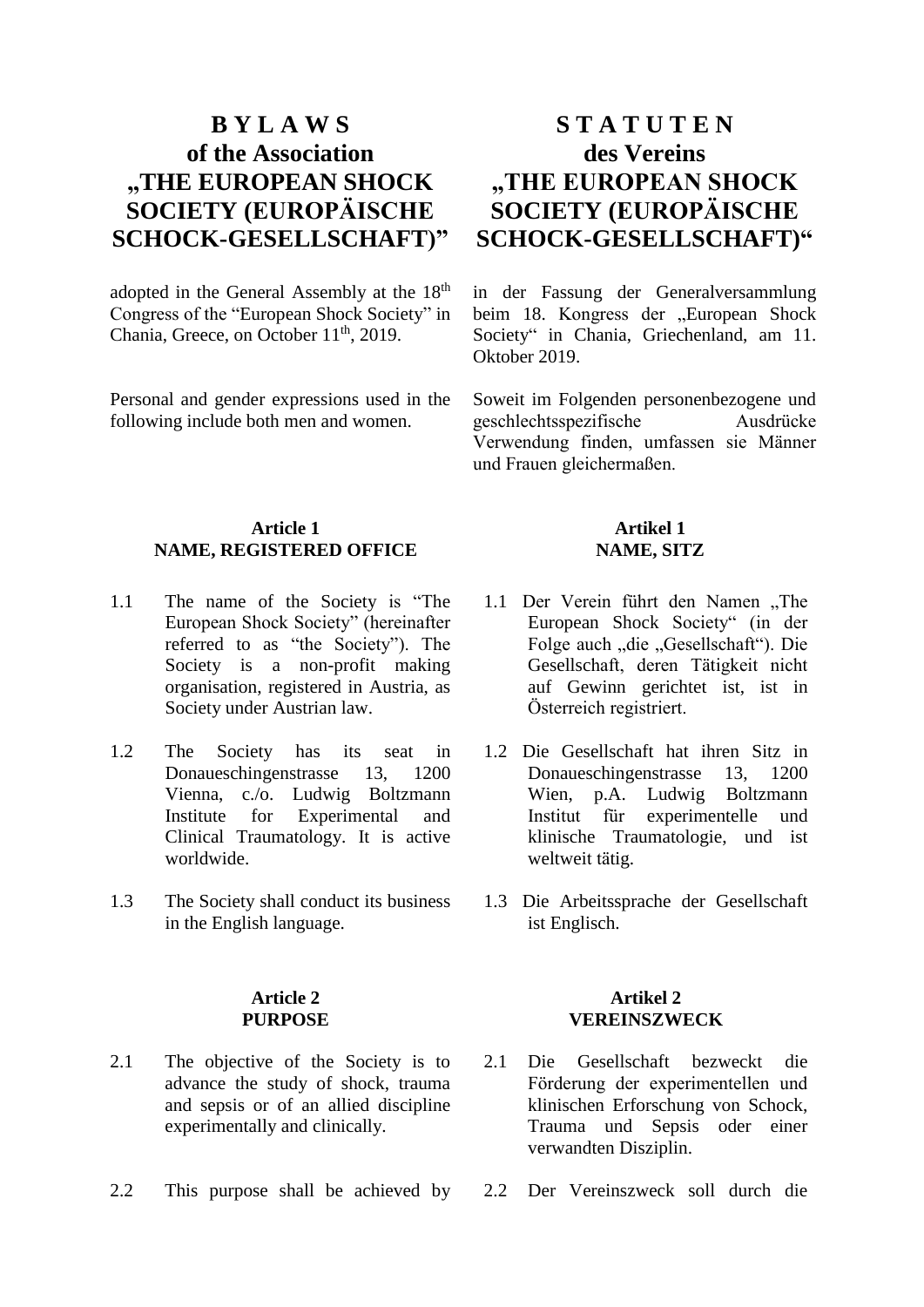encouraging the exchange of knowledge and ideas through interaction at international scientific meetings or other means, such as email or newsletter. (See finance 3.1 below)

# **Article 3 MEANS AND FUNDS TO ACHIEVE THE OBJECTIVE OF THE ASSOCIATION**

3.1 The objective of the Society shall be achieved by intellectual support and use of funds generated by members' fees, donations, funding by sponsors, and conference profit (Article 18.4).

## **Article 4 TYPES OF MEMBERSHIP**

- 4.1 The Society shall have regular and honorary members. Any person who is active in any of the subjects in which the Society is interested is eligible for regular membership.
- 4.2 Individuals of distinction in sciences related to shock research shall be eligible for appointment by the general assembly as an honorary member.

## **Article 5 MEMBERSHIP REQUIREMENTS**

- 5.1 Any natural person, legal entity or partnership with legal personality may become a member of the association. Applications for membership shall be directed to the President with attached recommendations from two active members.
- 5.2 Admission of regular members may be granted by the Presiding

Förderung des Wissensaustausches im Rahmen internationaler wissenschaftlicher Tagungen oder auf anderem Wege, etwa durch E-Mail oder Newsletter, erreicht werden.

# **Artikel 3 MITTEL ZUR ERREICHUNG DES VEREINSZWECKS**

3.1 Der Vereinszweck soll durch ideelle und materielle Mittel aus den Mitgliedsbeiträgen, Spenden Sponsorbeiträgen, und Konferenz-Gewinn (Absatz 18.4) aufgebracht werden.

## **Artikel 4 ART DER MITGLIEDSCHAFT**

- 4.1 Die Gesellschaft hat ordentliche Mitglieder und Ehrenmitglieder. Jede Person, die im Förderungsbereich der Gesellschaft tätig ist, kann ordentliches Mitglied sein.
- 4.2 Bedeutende Wissenschaftler auf dem Gebiet der Schock-Forschung können durch die Generalversammlung zum Ehrenmitglied ernannt werden.

# **Artikel 5 ERWERB DER MITGLIEDSCHAFT**

- 5.1 Mitglieder des Vereins können alle physischen Personen, sowie juristische Personen und rechtsfähige Personengesellschaften werden. Aufnahmeansuchen sind, zusammen mit Unterstützungserklärungen durch zwei Mitglieder, an den Präsidenten zu richten.
- 5.2 Über die Aufnahme von ordentlichen Mitgliedern entscheidet das Präsidium.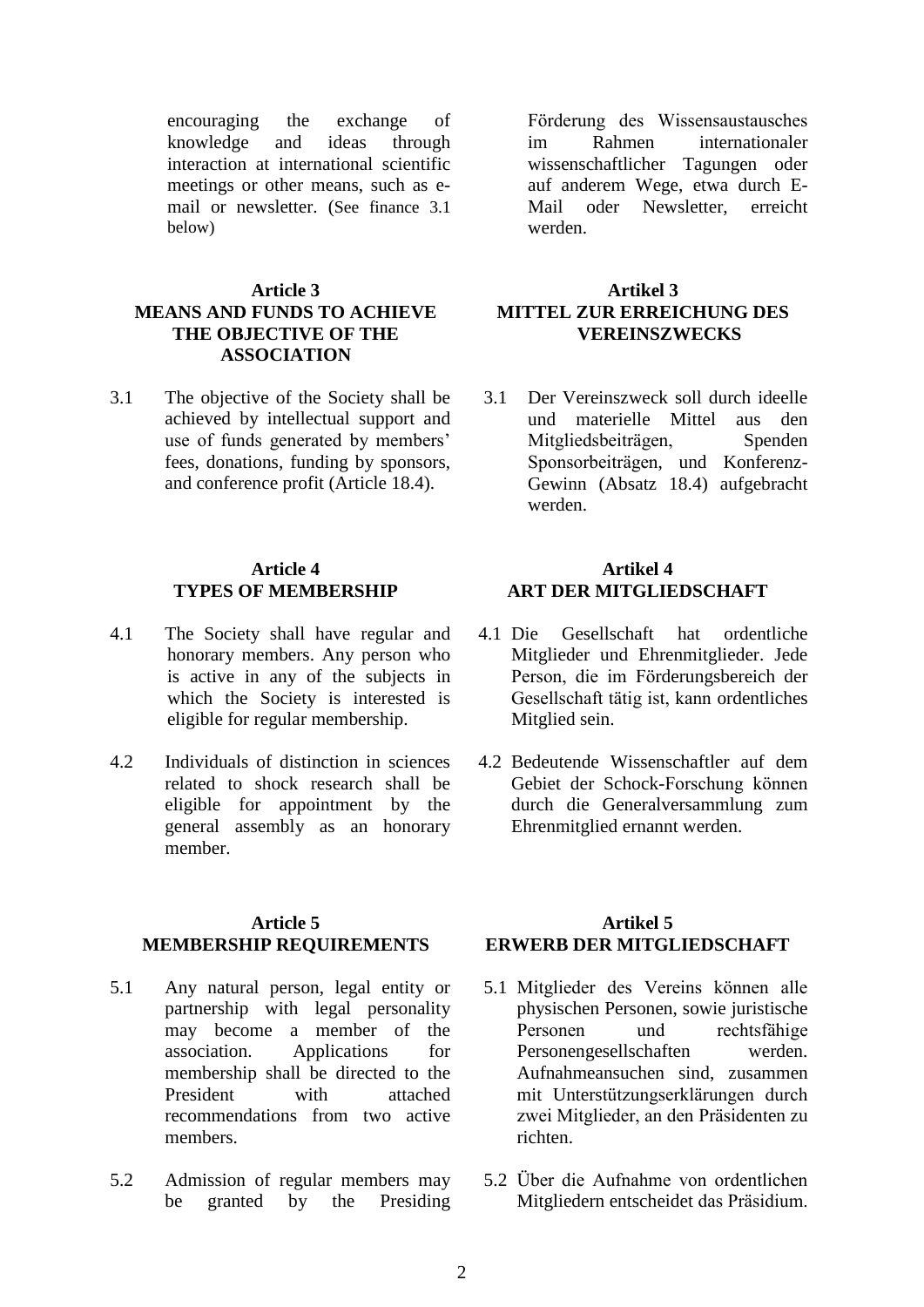Committee. Admission may be denied without reasons.

5.3 Honorary membership may be conferred by the general assembly on motion of the Presiding Committee.

## **Article 6 TERMINATION OF MEMBERSHIP**

- 6.1 Membership ends upon death, loss of legal personality in the case of legal entities or partnerships with legal personality, and/or by voluntary withdrawal or expulsion.
- 6.2 Withdrawal shall be possible only as of December  $31<sup>st</sup>$  of each year and shall be only valid if made by a written notice sent to the President at least one month in advance (the date of posting shall be the decisive date). If notification of a planned withdrawal is made less than 30 days prior to December  $31<sup>st</sup>$ , it shall become effective only as of the subsequent possible date of withdrawal.
- 6.3 The Presiding Committee may expel a member for gross violation of its membership obligations or because of dishonourable conduct.
- 6.4 Upon motion by the Presiding Committee, the Assembly may adopt the revocation of honorary membership for the reasons mentioned in paragraph 6.3 above.

Die Aufnahme kann ohne Angabe von Gründen verweigert werden.

5.3 Die Ernennung zum Ehrenmitglied erfolgt auf Antrag des Präsidiums durch die Generalversammlung.

## **Artikel 6 BEENDIGUNG DER MITGLIEDSCHAFT**

- 6.1 Die Mitgliedschaft erlischt durch Tod, bei juristischen Personen und rechtsfähigen Personengesellschaften durch Verlust der Rechtspersönlichkeit, durch freiwilligen Austritt oder durch Ausschluss.
- 6.2 Der Austritt kann nur zum 31. Dezember jeden Jahres erfolgen. Er muss dem Präsidenten mindestens einen Monat vorher schriftlich mitgeteilt werden. Für die Rechtzeitigkeit ist das Datum der Postaufgabe maßgeblich. Erfolgt die Anzeige verspätet, so ist sie erst zum nächsten Austrittstermin wirksam.
- 6.3 Der Ausschluss eines Mitglieds aus dem Verein kann vom Präsidium wegen grober Verletzung seiner Mitgliedspflichten und wegen unehrenhaften Verhaltens verfügt werden.
- 6.4 Die Aberkennung der Ehrenmitgliedschaft kann aus den in Punkt 6.3 genannten Gründen von der Generalversammlung über Antrag des Präsidiums beschlossen werden.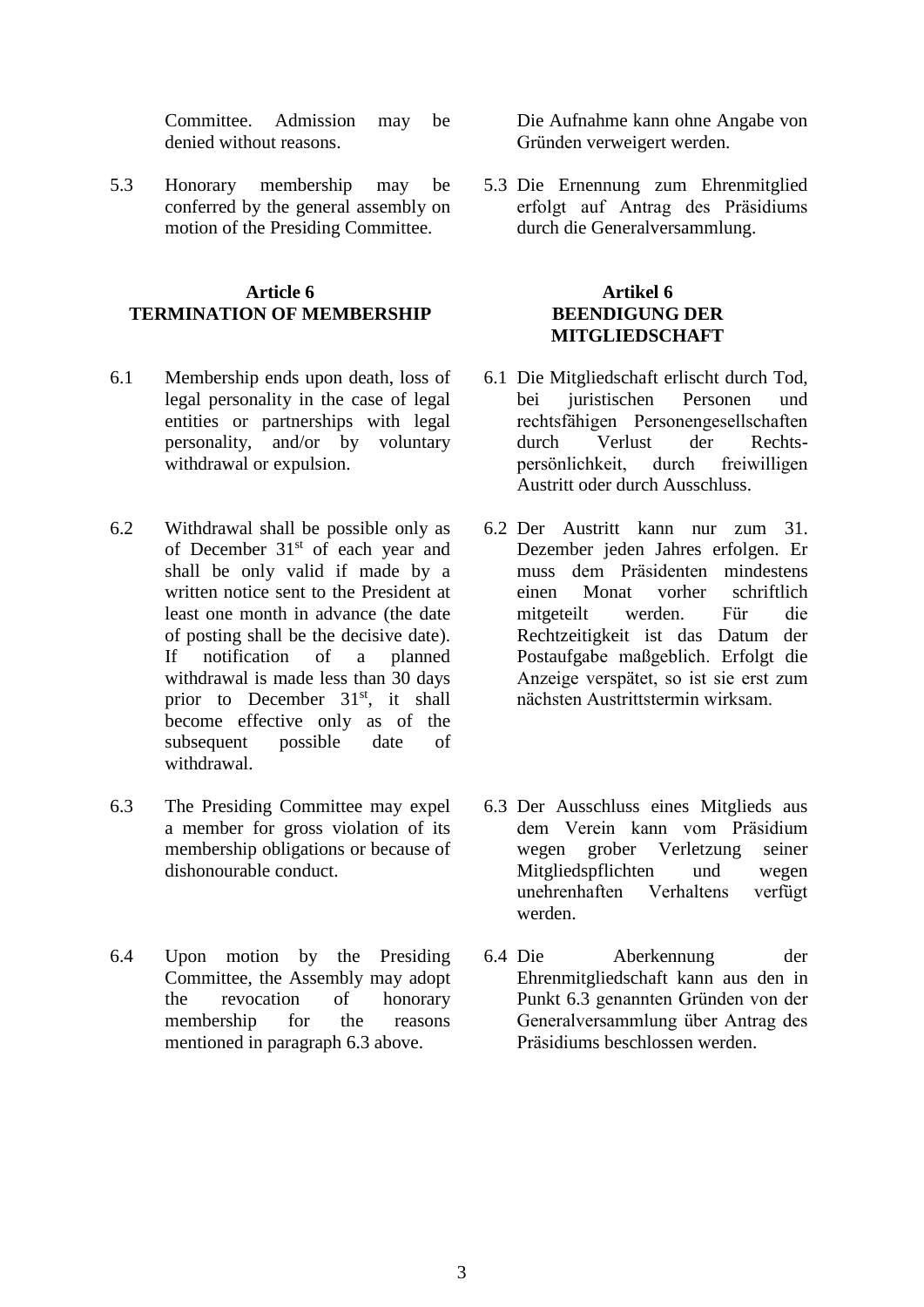#### **Article 7 RIGHTS AND OBLIGATIONS OF MEMBERS**

- 7.1 Members are entitled to participate in 7.1 all events organized by the Society and cast their voting rights within the assembly. The right to vote and stand for elections shall be available only to ordinary members and honorary members.
- 7.2 Members are obliged to promote the interests of the association to the best of their abilities and to refrain from doing anything that could harm the reputation and purpose of the association. They must adhere to the Bylaws and the resolutions made by the Presiding Committee of the Society.
- 7.3 Each member is entitled to receive a copy of the Bylaws from the Presiding Committee.

# **Article 8 ORGANS OF THE SOCIETY**

8.1 The institutional bodies of the Society 8.1 are: the Assembly (Articles 9 and 10), the Presiding Committee (Article 11), the Executive Committee (Article 12- 15), the Auditors (Article 17) and the Conciliation Board (Article 18).

#### **Article 9 ASSEMBLY**

9.1 The Assembly is the "Assembly of 9.1 Members" within the meaning of the Austrian Act on Associations 2002. An Ordinary Assembly shall be held if possible at each biannual conference, but at least every two years.

## **Artikel 7 RECHTE UND PFLICHTEN DER MITGLIEDER**

- Die Mitglieder sind berechtigt, an allen Veranstaltungen des Vereins teilzunehmen und das Stimmrecht auszuüben. Das Stimmrecht in der Generalversammlung sowie das aktive und passive Wahlrecht stehen nur den ordentlichen und den Ehrenmitgliedern zu.
- 7.2 Die Mitglieder sind verpflichtet, die Interessen des Vereins nach Kräften zu fördern und alles zu unterlassen, wodurch das Ansehen und der Zweck des Vereins Schaden erleiden könnte. Sie haben die Vereinsstatuten und die Beschlüsse der Vereinsorgane zu beachten.
- 7.3 Jedes Mitglied ist berechtigt, vom Präsidium die Ausfolgung der Statuten zu verlangen.

## **Artikel 8 VEREINSORGANE**

8.1 Organe des Vereins sind die Generalversammlung (Artikel 9 und 10), das Präsidium (Artikel 11), das Exekutivkomitee (Artikel 12-15), die Rechnungsprüfer (Artikel 17) und die Schlichtungsstelle (Artikel 18).

## **Artikel 9 GENERALVERSAMMLUNG**

9.1 Die Generalversammlung ist die "Mitgliederversammlung" im Sinne des Vereinsgesetzes 2002. Eine ordentliche Generalversammlung findet möglichst bei jeder Konferenz, mindestens aber alle zwei Jahre statt.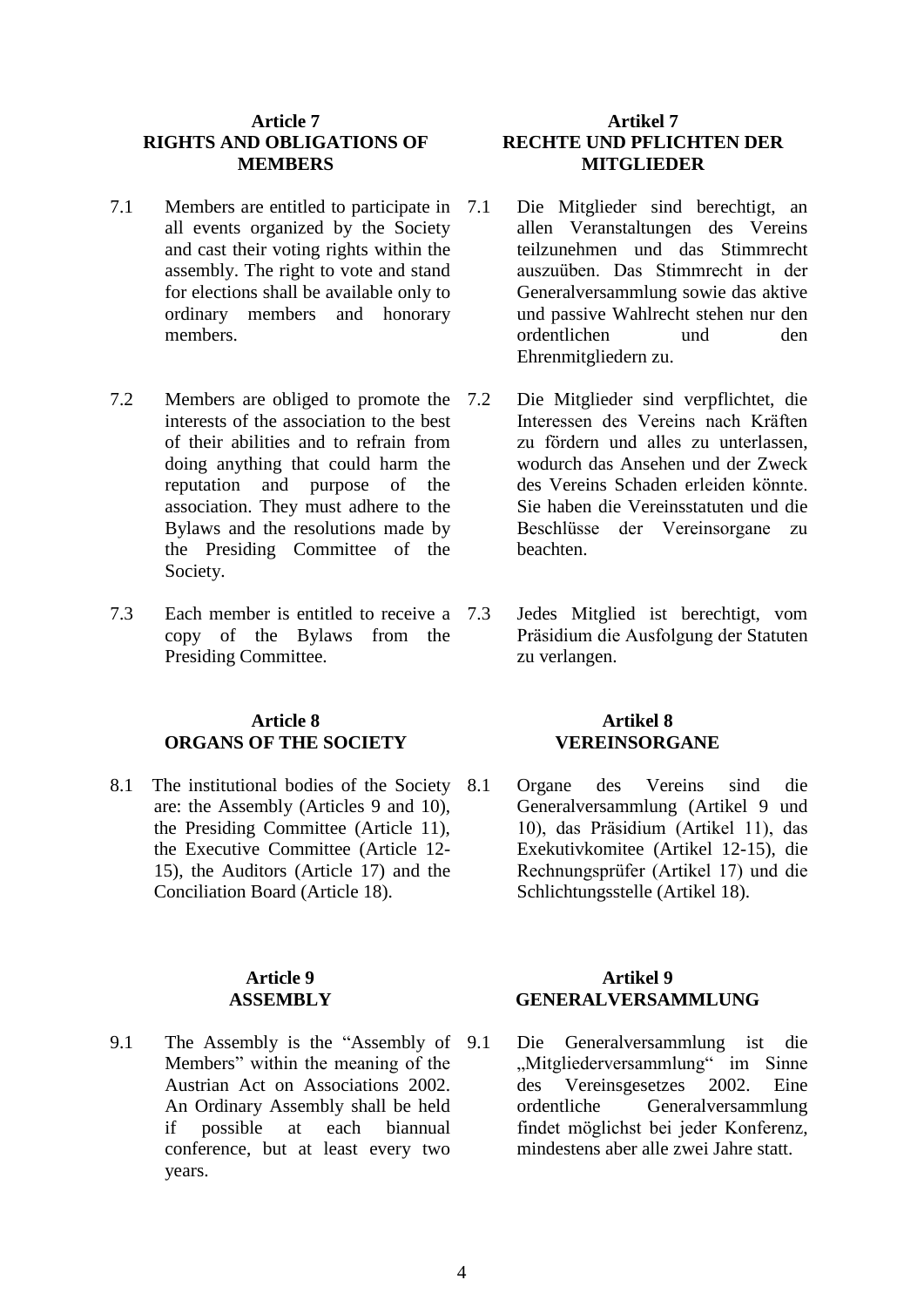- 9.2 An extraordinary Assembly shall be held within four weeks of the following
	- a) upon resolution of the Presiding Committee or the Ordinary Assembly
	- b) upon written request of at least ten percent of members;
	- c) upon request of the Auditors (Section 21 paragraph 5 first sentence of the Act on Associations);
	- d) if one or both Auditors convene it (Section 21 paragraph 5 second sentence Act on Associations).
- 9.3 Prior to each ordinary and 9.3 extraordinary Assembly, all members shall receive an invitation in writing, by facsimile or email to the latest fax number or email address known to the Society, at least two weeks prior to the scheduled date. The invitation shall be accompanied by an agenda. The invitation shall be issued by the Presiding Committee or by the Auditors.
- 9.4 Motions to be treated at the Assembly 9.4 shall be submitted to the President or general secretary in writing, by facsimile or email at least five days prior to the Assembly.
- 9.5 Valid resolutions can only be passed 9.5 regarding items on the agenda – with the exception of resolutions on motions for convening an extraordinary Assembly.
- 9.6 All members are entitled to 9.6 participate in the Assembly. Voting rights are available only to ordinary members and honorary members.
- Eine außerordentliche Generalversammlung ist binnen vier Wochen abzuhalten aufgrund
	- a) eines Beschlusses des Präsidiums oder der ordentlichen Generalversammlung,
	- b) eines schriftlichen Antrags von mindestens einem Zehntel der Mitglieder,
	- c) des Verlangens der Rechnungsprüfer (§ 21 Abs 5 erster Satz VereinsG),
	- d) der Einberufung durch die Rechnungsprüfer (§ 21 Abs 5 zweiter Satz VereinsG).
- 9.3 Sowohl zu den ordentlichen wie auch zu den außerordentlichen Generalversammlungen sind alle Mitglieder mindestens zwei Wochen vor dem Termin schriftlich, mittels Telefax oder per E-Mail (an die vom Mitglied dem Verein bekanntgegebene Fax-Nummer oder E-Mail-Adresse) einzuladen. Die Anberaumung der Generalversammlung hat unter Angabe der Tagesordnung durch das Präsidium oder die Rechnungsprüfer zu erfolgen.
- 9.4 Anträge zur Generalversammlung sind mindestens fünf Tage vor dem Termin der Generalversammlung beim Präsidenten oder Generalsekretär schriftlich, mittels Telefax oder per E-Mail einzureichen.
	- 9.5 Gültige Beschlüsse ausgenommen solche über einen Antrag auf Einberufung einer außerordentlichen Generalversammlung – können nur zur Tagesordnung gefasst werden.
- 9.6 Bei der Generalversammlung sind alle Mitglieder teilnahmeberechtigt. Stimmberechtigt sind nur die ordentlichen und die Ehrenmitglieder.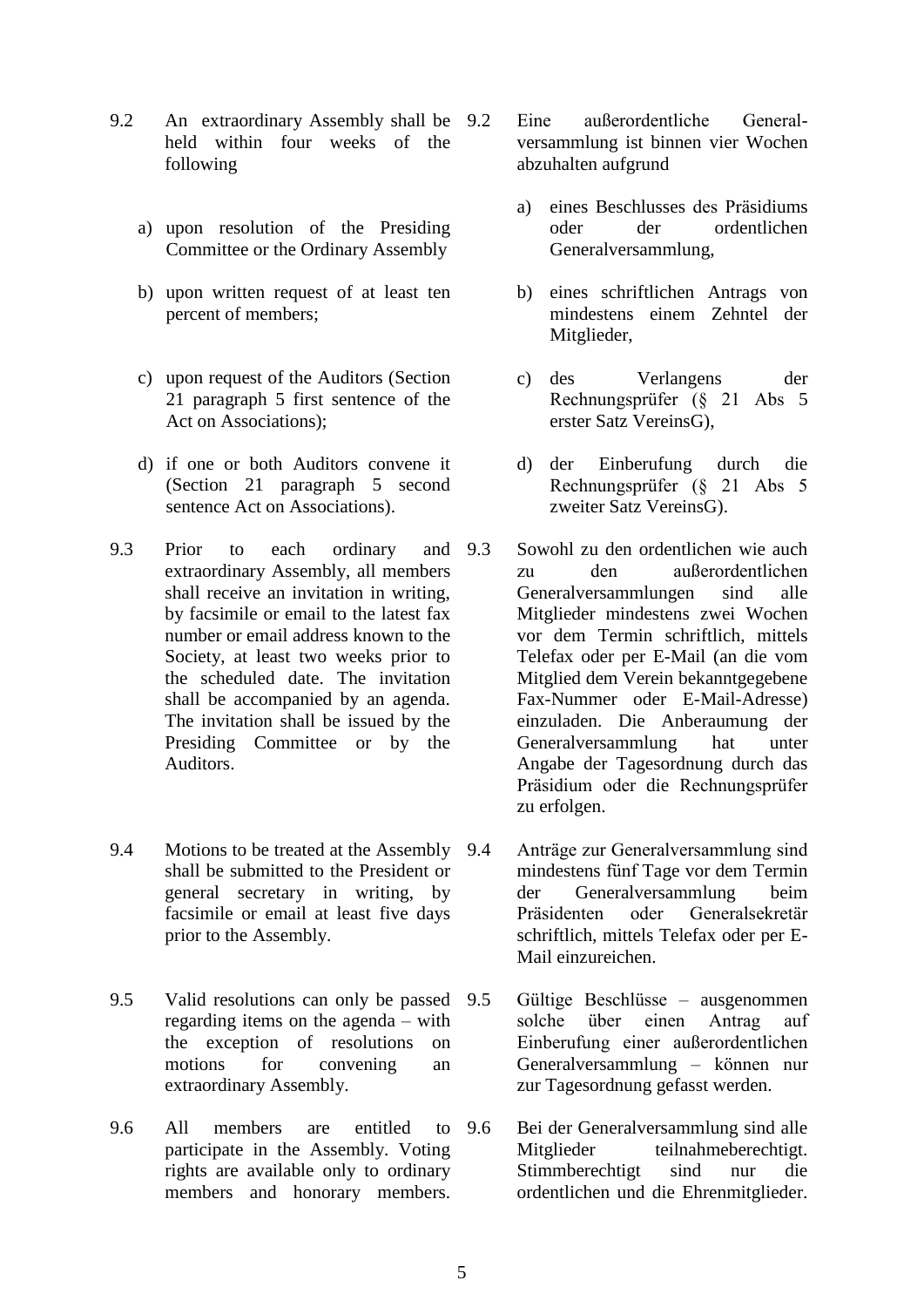Every voting member has one vote. Transfer of voting rights to another member by written proxy shall be permitted (addressed/sent to the President or Secretary).

- 9.7 The Assembly shall constitute a 9.7 quorum regardless of the number of members present.
- 9.8 Elections and resolutions of the Assembly are adopted by simple majority of valid votes cast. Resolutions to modify the Bylaws of the Society or to dissolve the Society require a qualified majority of two thirds of valid votes cast. No amendment shall be made to the Bylaws which would have the effect of making the Society non-charitable by law.
- 9.9 A resolution to amend the Bylaws may be initiated by each member of the Executive Committee or by at least 10 Society members.
- 9.10 The Assembly shall be chaired by the President or in his absence, by the President-Elect. If both are unable to attend, the eldest member of the Presiding Committee present at the Assembly shall be the chairperson.
- 9.11 Members' resolutions can also be adopted and elections may also be conducted by means of circulation (i.e. in writing). The quorum shall be as provided in 9.8 and shall be fulfilled for the resolution (the candidate) itself and to the method. Voluntary dissolution of the Society shall however require unanimity when passed in this way.

Jedes Mitglied hat eine Stimme. Die Übertragung des Stimmrechts auf ein anderes Mitglied im Wege einer schriftlichen Bevollmächtigung ist zulässig (an Präsident oder Sekretär übermittelt).

- Die Generalversammlung ist ohne Rücksicht auf die Anzahl der Erschienenen beschlussfähig.
- 9.8 Die Wahlen und die Beschlussfassungen in der Generalversammlung erfolgen mit einfacher Mehrheit der abgegebenen gültigen Stimmen. Beschlüsse, mit denen das Statut des Vereins geändert oder der Verein aufgelöst werden soll, bedürfen jedoch einer qualifizierten Mehrheit von zwei Dritteln der abgegebenen gültigen Stimmen. Änderungen der Statuten, wodurch der gemeinnützige Zweck der Gesellschaft wegfällt, können nicht gefasst werden.
- 9.9 Änderungen der Statuten können von jedem Mitglied des Exekutivkomitees oder durch wenigstens 10 Mitglieder beantragt werden.
- 9.10 Den Vorsitz in der Generalversammlung führt der Präsident, bei dessen Verhinderung der Vizepräsident. Wenn auch dieser verhindert ist, so führt das an Jahren älteste anwesende Präsidiumsmitglied den Vorsitz.
- 9.11 Beschlussfassungen der Gesellschaft einschließlich Wahlen können auch im Umlaufwege (d.h. schriftlich) gefasst werden. Die erforderliche Mehrheit wie in Punkt 9.8 muss in diesem Falle dafür stimmen und mit dieser Art der Beschlussfassung einverstanden sein. Beschlüsse, mit denen der Verein aufgelöst werden soll, bedürfen bei dieser Art der Beschlussfassung jedoch der Stimmeneinhelligkeit.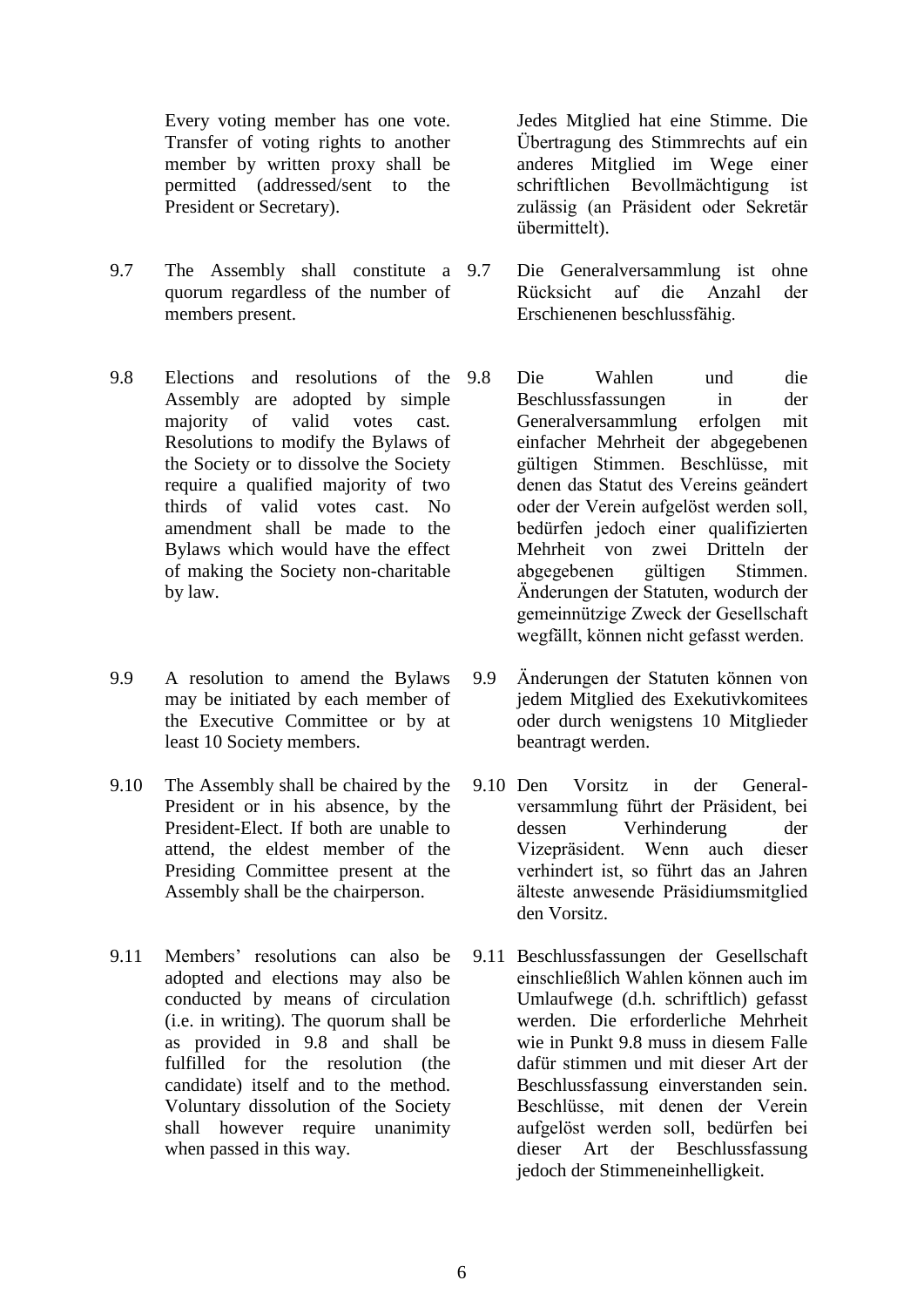## **Article 10 TASKS OF THE ASSEMBLY**

- 10.1 The following tasks are reserved to the Assembly:
	- a) Accepting and approving the annual report and the financial statement in the presence of the Auditors;
	- b) Election and dismissal of officers of the Presiding Committee and the Auditors;
	- c) Discharge of the Presiding Committee;
	- d) Approval of the appointment of officers to the Executive Committee, if required by the Bylaws;
	- e) Conferring and withdrawal of honorary membership;
	- f) Adoption of resolutions on amendments to the Bylaws and voluntary dissolution of the Society;
	- g) Deliberation and adopting the annual dues of the ordinary members;
	- h) Deliberation and adopting resolutions on other issues on the agenda.

# **Artikel 10 AUFGABEN DER GENERALVERSAMMLUNG**

- 10.1 Der Generalversammlung sind folgende Aufgaben vorbehalten:
	- a) Entgegennahme und Genehmigung des Rechenschaftsberichts und des Rechnungsabschlusses unter Einbindung der Rechnungsprüfer;
	- b) Wahl des Präsidenten und Enthebung der Mitglieder des Präsidiums und der Rechnungsprüfer;
	- c) Entlastung des Präsidiums;
	- d) Bestätigung der Bestellung weiterer Mitglieder des Exekutivkomitees, soweit nach den Statuten erforderlich
	- e) Verleihung und Aberkennung der Ehrenmitgliedschaft;
	- f) Beschlussfassung über Statutenänderungen und die freiwillige Auflösung des Vereins;
	- g) Beratung und Beschlussfassung über die jährlichen Mitgliedsbeiträge
	- h) Beratung und Beschlussfassung über sonstige auf der Tagesordnung stehende Fragen.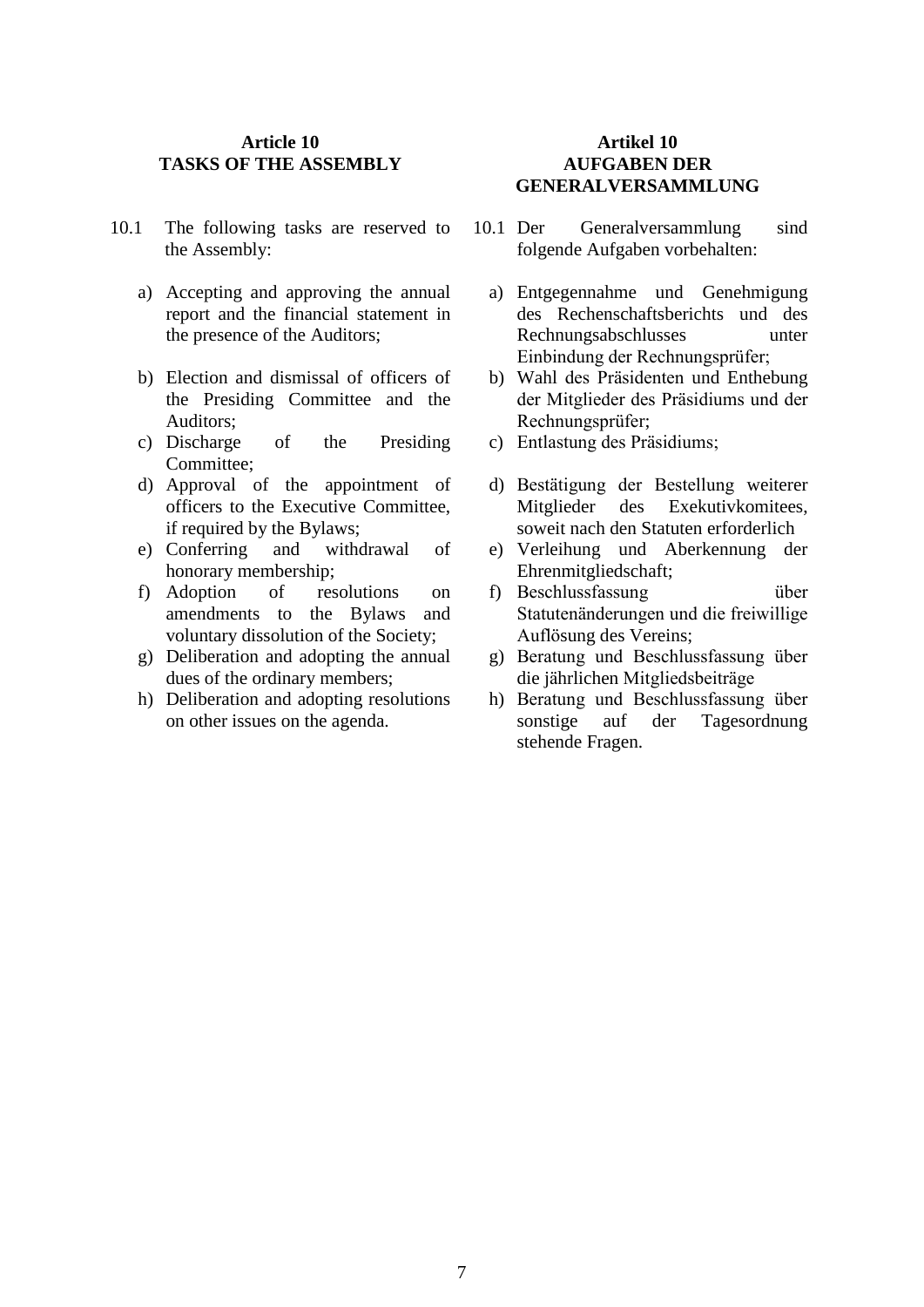# **Article 11 PRESIDING COMMITTEE**

- 11.1 The Presiding Committee consists of the President, the President-Elect and the immediate Past-President. The first Presiding Committee consists for the time period until September  $14<sup>th</sup>$ , 2013 of the President and the President-Elect only. Upon election of the President-Elect at this Assembly, the full new Presiding Committee takes office.
- 11.2 The first President and President-Elect shall be elected by the Assembly. Thereafter, only the President-Elect shall be elected by the Assembly (paragraph 11.3). Upon resignation of an elected officer, the Presiding Committee shall appoint another eligible member, who is to be approved by the following Assembly. If the Presiding Committee is unable to appoint a member, the Auditor is obliged to convene an Extraordinary Assembly without delay in order to elect a new Presiding Committee. If the Auditors too are unable to act each ordinary member who becomes aware of the emergency situation shall file a motion for appointment of a curator with a competent court, who then has to call an Extraordinary Assembly immediately.

11.3 The officers of the Presiding Committee shall hold office for two years (i.e. 24 months). The President

may not be re-elected. The President-

# **Artikel 11 PRÄSIDIUM**

- 11.1 Das Präsidium besteht aus dem Präsidenten, dem Vizepräsidenten und dem Alt-Präsidenten. Das erste Präsidium besteht bis zum 14.09.2013 aus Präsident und Vizepräsident. Danach tritt das bei der Generalversammlung neu gewählte Präsidium in sein Amt.
- 11.2 Der erste Präsident und Vizepräsident werden von der Generalversammlung gewählt. Danach wählt die Generalversammlung jeweils nur den Vizepräsidenten (Punkt 11.3). Das Präsidium hat bei Ausscheiden eines gewählten Mitglieds das Recht, an seine Stelle ein anderes wählbares Mitglied zu kooptieren, wozu die nachträgliche Genehmigung in der nächstfolgenden Generalversammlung einzuholen ist.

Fällt das Präsidium ohne Selbstergänzung durch Kooptierung überhaupt oder auf unvorhersehbar lange Zeit aus, so ist jeder Rechnungsprüfer verpflichtet, unverzüglich eine außerordentliche Generalversammlung zum Zweck der Neuwahl eines Präsidiums einzuberufen. Sollten auch die Rechnungsprüfer handlungsunfähig sein, hat jedes ordentliche Mitglied, das die Notsituation erkennt, unverzüglich die Bestellung eines Kurators beim zuständigen Gericht zu beantragen, der umgehend eine außerordentliche Generalversammlung einzuberufen hat.

11.3 Die Funktionsperiode des Präsidenten beträgt 2 Jahre. Wiederwahl als Präsident ist nicht möglich. Der Vizepräsident wird nach zwei Jahren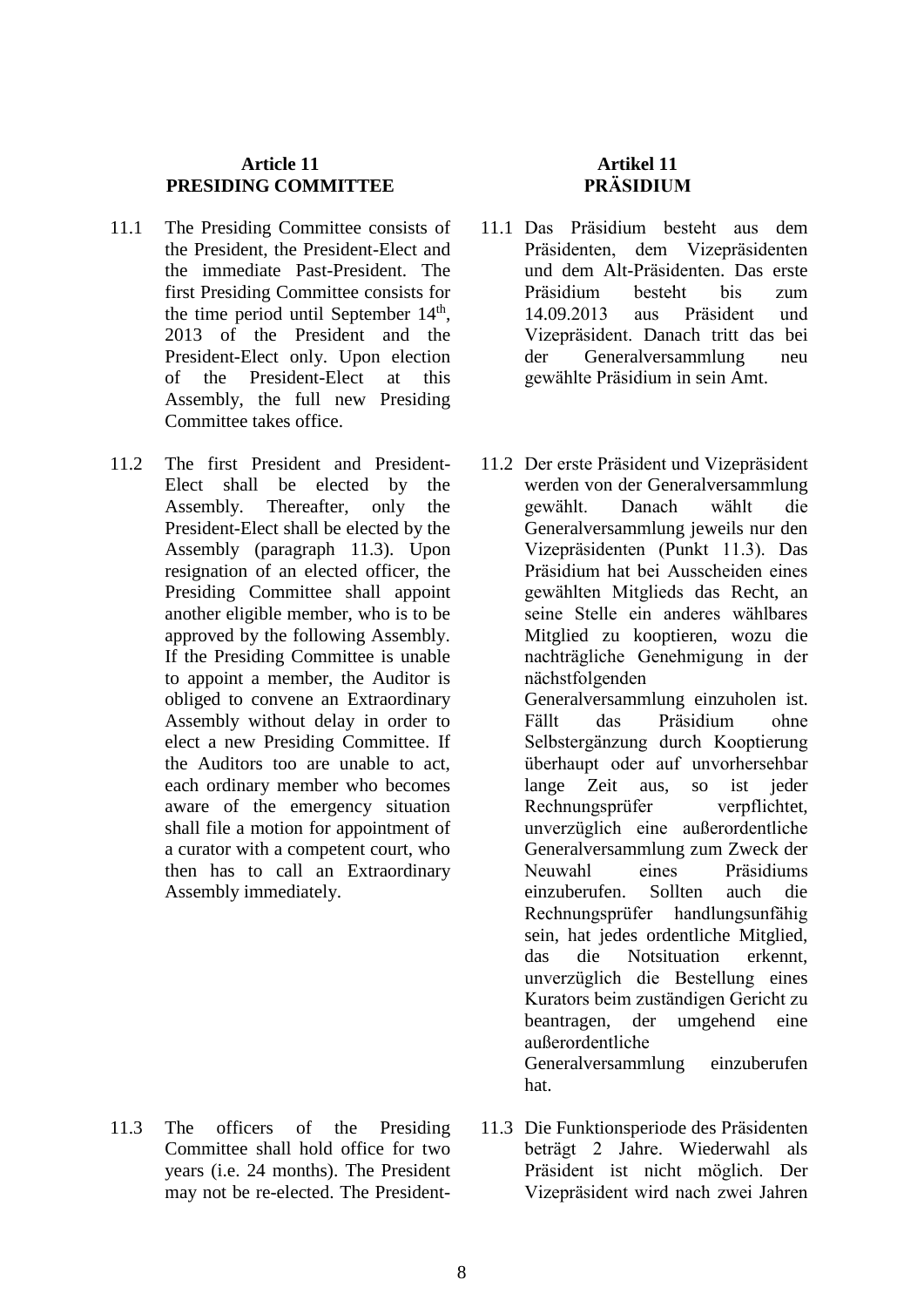Elect shall serve two years as such and will then automatically become President. Every office of the Presiding Committee must be performed in person.

- 11.4 The Presiding Committee shall be convened, in writing or orally, by the President, or in his absence by the President-Elect. If the latter is not available for an unforeseeable period of time as well, any other officer of the Presiding Committee may convene the Presiding Committee.
- 11.5 The Presiding Committee shall constitute a quorum if all its members have been invited and at least fifty percent are present.
- 11.6 The Presiding Committee adopts its resolutions by simple majority; in the event of a tie, the chairperson shall cast the decisive vote.
- 11.7 The Presiding Committee is chaired by the President or in his absence by his appointed substitute.
- 11.8 Apart from termination by death and/or the expiration of the term of office (paragraph 3), the office of a member of the Presiding Committee shall end by removal (paragraph 9) or resignation (paragraph 10).
- 11.9 The Assembly may remove all or individual members of the Presiding Committee at any time. The removal shall become effective upon appointment of a new Presiding Committee or member thereof.
- 11.10 Members of the Presiding Committee may resign by written statement at any time. The statement of resignation shall be submitted to the Presiding Committee, and if the whole committee resigns to the Assembly. The resignation shall

automatisch Präsident. Jede Funktion im Präsidium ist persönlich auszuüben.

- 11.4 Das Präsidium wird vom Präsidenten, bei Verhinderung vom Vizepräsidenten, schriftlich oder mündlich einberufen. Sind beide auf unvorhersehbar lange Zeit verhindert, darf jedes sonstige Präsidiumsmitglied das Präsidium einberufen.
- 11.5 Das Präsidium ist beschlussfähig, wenn alle seine Mitglieder eingeladen wurden und mindestens die Hälfte von ihnen anwesend ist.
- 11.6 Das Präsidium fasst seine Beschlüsse mit einfacher Stimmenmehrheit; bei Stimmengleichheit gibt die Stimme des Vorsitzenden den Ausschlag.
- 11.7 Den Vorsitz führt der Präsident, bei Verhinderung sein Stellvertreter.
- 11.8 Außer durch den Tod und Ablauf der Funktionsperiode (Abs. 3) erlischt die Funktion eines Präsidiumsmitglieds durch Enthebung (Abs. 9) und Rücktritt (Abs. 10).
- 11.9 Die Generalversammlung kann jederzeit das gesamte Präsidium oder einzelne seiner Mitglieder entheben. Die Enthebung tritt mit Bestellung des neuen Präsidiums bzw. Präsidiumsmitglieds in Kraft.
- 11.10Die Präsidiumsmitglieder können jederzeit schriftlich ihren Rücktritt erklären. Die Rücktrittserklärung ist an das Präsidium, im Falle des Rücktritts des gesamten Präsidiums an die Generalversammlung zu richten. Der Rücktritt wird erst mit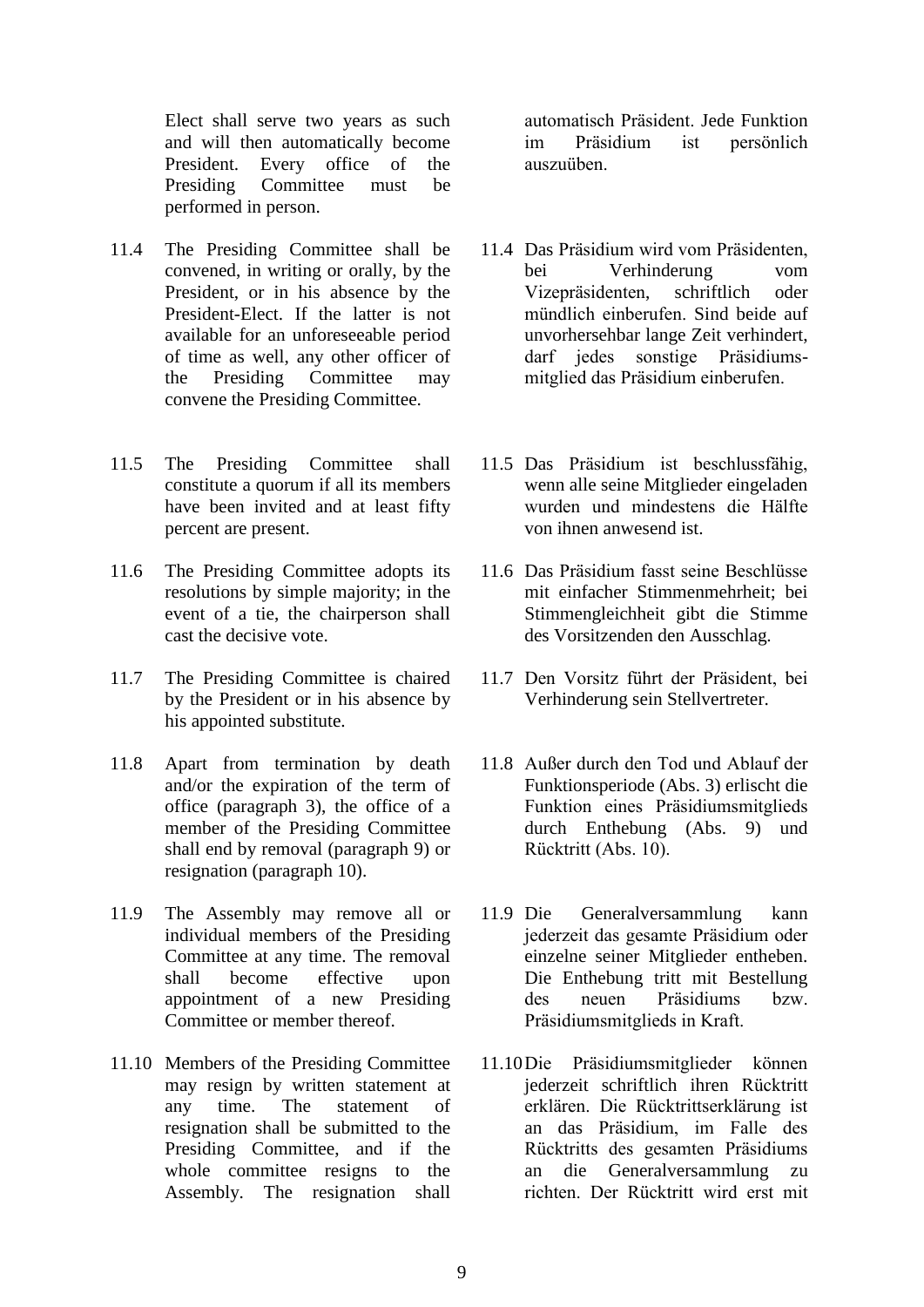become effective upon the election or appointment (paragraph 11.2) of a successor.

11.11 **President.** It shall be the duty of the President to preside over the biennial General Business Meeting of the Society, to serve as Chair of the Executive Committee, to appoint and charge, with the approval of the Executive Committee, the members of all sub-committees of the Executive Committee, and to carry out other activities usually pertaining to the office. The President shall organise the next upcoming Conference.

> The President shall represent the Society externally.

11.12 The **President-Elect** shall carry out the duties of an absent or disabled President. He will automatically succeed to the Presidency when the office becomes vacant.

## **Article 12 EXECUTIVE COMMITTEE**

12.1 The Presiding Committee shall form the Executive Committee together with the other officers who are:

> The General Secretary The Treasurer The Editor of the official Society Journal The Elected Councillors (max. 5 members).

- 12.2 All Officers shall work in an honorary capacity, but will be reimbursed for their legitimate expenses.
- 12.3 The Executive Committee shall meet during each Conference and at such

Wahl bzw. Kooptierung (Abs. 11.2) eines Nachfolgers wirksam.

11.11**Präsident**. Der Präsident führt den Vorsitz in den alle zwei Jahre stattfindenden Generalversammlungen der Gesellschaft sowie im Exekutivkomitee, er ernennt nach Zustimmung des Exekutivkomitees die Mitglieder der Unterausschüsse des Exekutivkomitees und übernimmt sonstige Geschäftsführungsaufgaben. Der Präsident führt den Vorsitz und organisiert die nächste bevorstehende Konferenz.

> Der Präsident vertritt die Gesellschaft nach außen.

11.12Der **Vizepräsident** übernimmt die Aufgaben des Präsidenten im Falle seiner Verhinderung. Nach Ablauf der Funktionsperiode des Präsidenten folgt der Vizepräsident automatisch als Präsident nach.

#### **Artikel 12 EXEKUTIVKOMITEE**

12.1 Zusammen mit den folgenden Funktionären bildet das Präsidium das Exekutivkomitee:

> Generalsekretär (Schriftführer), Kassier (Schatzmeister), Herausgeber des Vereins-Journals, das Beratergremium (nicht mehr als 5 Mitglieder).

- 12.2 Alle Mitglieder des Exekutivkomitees üben ihre Tätigkeit ehrenamtlich aus, erhalten aber Ersatz ihrer Auslagen.
- 12.3 Das Exekutivkomitee tritt im Rahmen jeder Konferenz sowie dann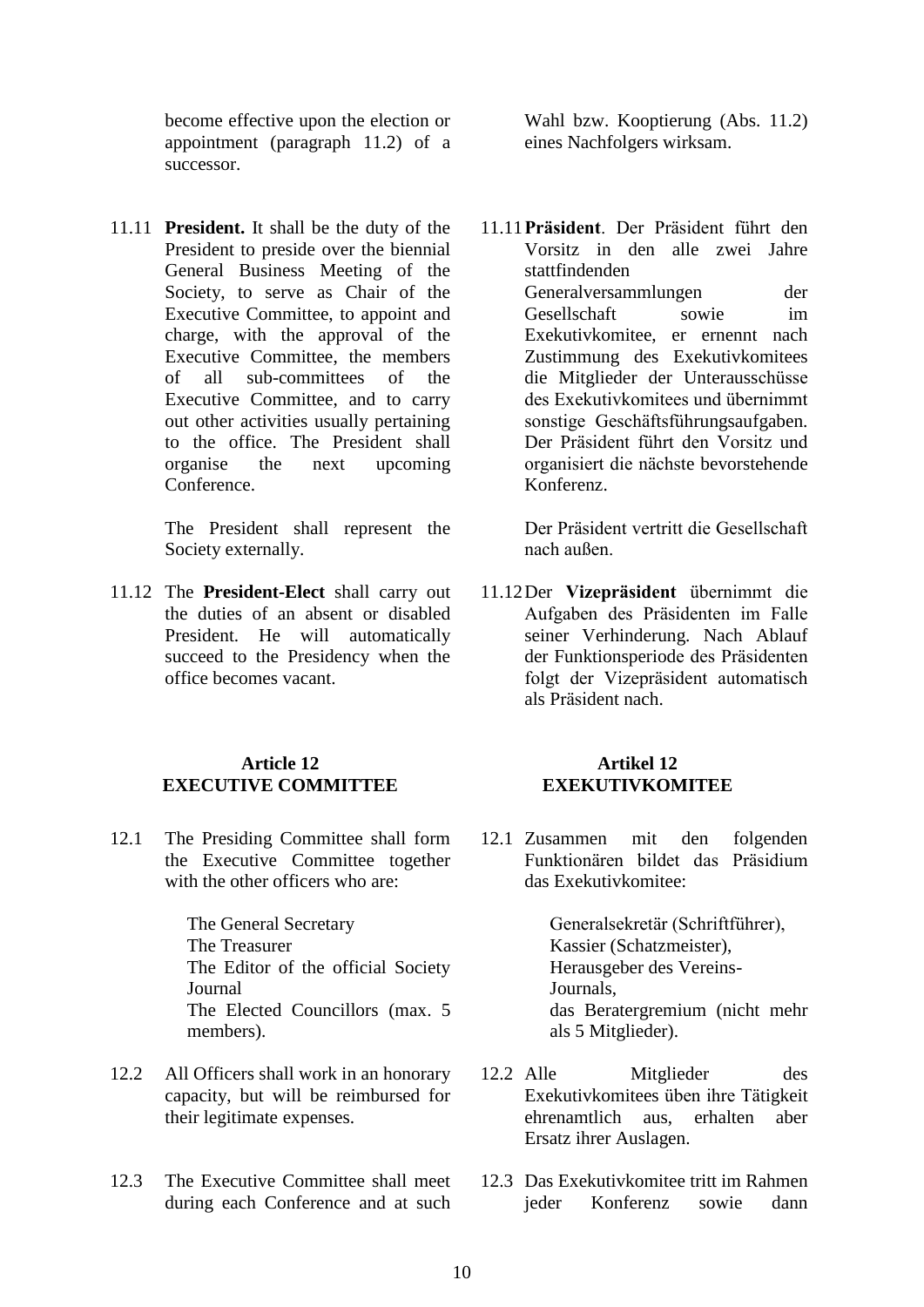other times as may be considered necessary. Five members shall constitute a quorum of which two shall be either the President, or the General Secretary or the Treasurer. The Executive Committee adopts its resolutions by simple majority. In the event of a tie, the President shall cast the decisive vote.

12.4 Sub-committees may be formed as required, but the President, General Secretary and Treasurer shall be ex officio members of these subcommittees.

# **Article 13 GENERAL SECRETARY**

13.1 The General Secretary shall be appointed by the Executive Committee, subject to approval by the Assembly. He shall serve for a term of four years and shall be eligible for re-election. The General Secretary runs the office of the Society, shall keep accurate records, take the minutes of the Assembly and maintain an up-to-date membership list. He shall distribute the minutes of the Assembly to the members.

#### **Article 14 TREASURER**

14.1 The Treasurer shall be appointed by the Executive Committee, subject to approval by the Assembly. He shall serve for a term of four years and shall be eligible for re-election. He shall conduct the financial business of the Society. He shall submit financial reports to the Presiding Committee and to the Assembly.

zusammen, wenn dies für notwendig erachtet wird. Das Exekutivkomitee ist bei Anwesenheit von fünf Mitgliedern beschlussfähig. Wenn zwei von diesen entweder der Präsident, der Generalsekretär oder der Kassier sind, fasst das Exekutivkomitee seine Beschlüsse mit einfacher Stimmenmehrheit. Bei Stimmengleichheit gibt die Stimme des Präsidenten den Ausschlag.

12.4 Unterausschüsse können nach Bedarf gebildet werden, diesen gehören der Präsident, der Schriftführer und der Kassier aber jedenfalls als Mitglieder an.

# **Artikel 13 SCHRIFTFÜHRER**

13.1 Der Generalsekretär (Schriftführer) wird vom Exekutivkomitee bestellt und bedarf der Bestätigung durch die Generalversammlung. Seine Funktionsperiode beträgt vier Jahre. Wiederwahl ist möglich. Ihm obliegt die Führung der Geschäfte der Gesellschaft, er hat genaue Aufzeichnungen zu führen, Protokolle der Generalversammlung zu erstellen, sie den Mitgliedern zu übermitteln und ein aktuelles Mitgliederverzeichnis zu verwalten.

## **Artikel 14 KASSIER**

14.1 Der Kassier wird vom Exekutivkomitee bestellt und bedarf der Bestätigung durch die Generalversammlung. Seine Funktionsperiode beträgt vier Jahre, Wiederwahl ist möglich. Er sorgt für die ordnungsgemäße Durchführung des Finanz- und Rechnungswesens der Gesellschaft und berichtet an das Präsidium und an die Generalversammlung.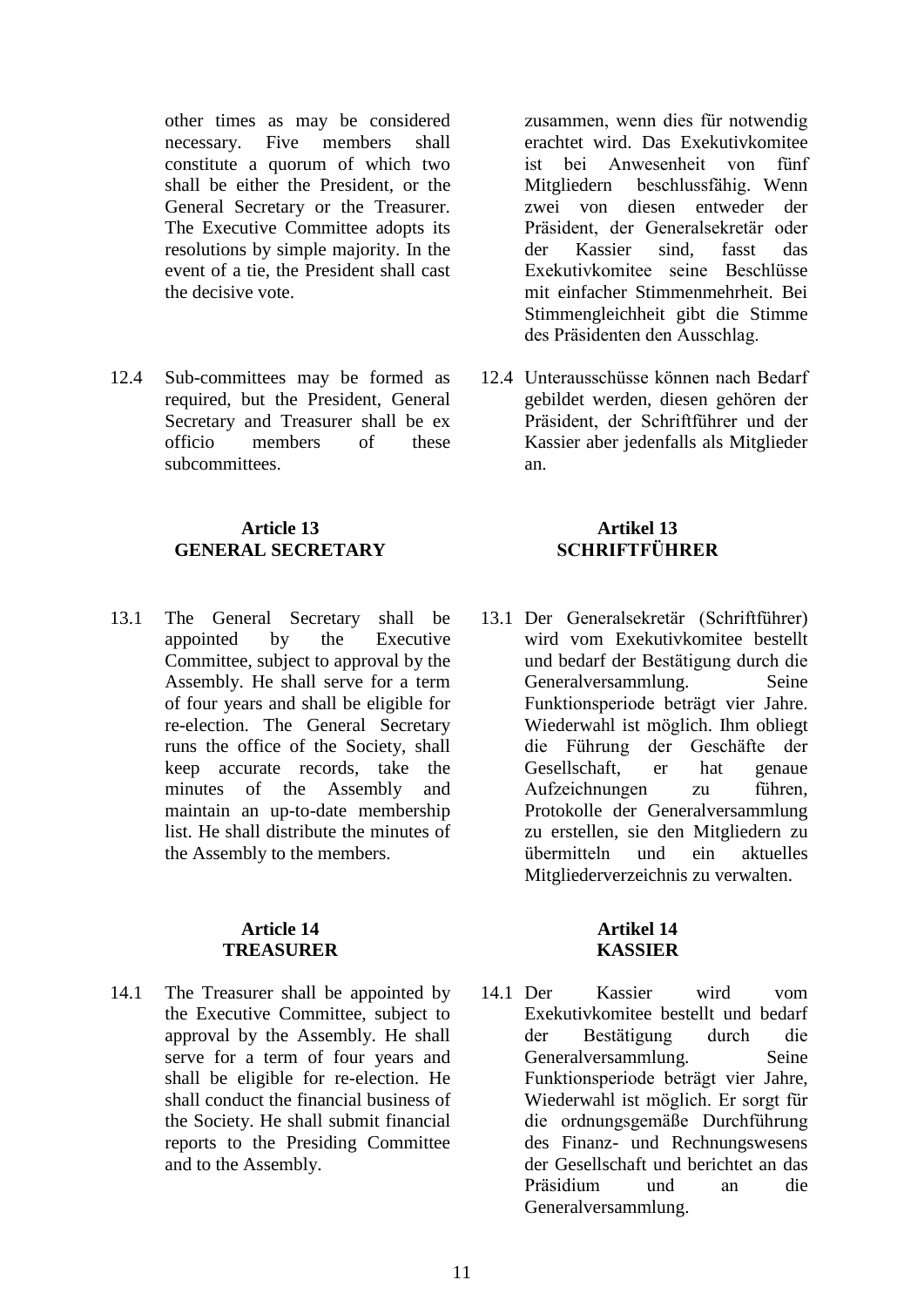14.2 The funds of the Society shall be lodged in one or several bank accounts held by the Society at the seat of the Society. The accounts of the Society shall be examined by the Auditors - at least biannually.

## **Article 15 THE EDITOR(S)**

15.1 The Editor-in-Chief is a member ex officio and shall be responsible for the publication of the Official Journal of the Society as well as of Proceedings, Abstracts or any other material that requires publication in the Journal. He may nominate proxy persons (Associate Editors) in consultation with the Executive Committee for a period of four years and can be re-elected.

## **Article 16 ADVISORY COUNSEL**

- 16.1 A total of not more than five members may be elected to the Advisory Committee by members of the Society. They have to support the Presiding Committee in order to achieve the Society's goal. Such elected Councillors shall serve a term of four years and may be re-elected once only.
- 16.2 A total of not more than two members may be appointed by the President of the Society in consultation with the Executive Committee. Such members shall serve a term of not more than two years and are not eligible for reelection.

14.2 Für die Finanzmittel der Gesellschaft ist für diese ein oder mehrere Bankkonten am Sitz der Gesellschaft zu errichten. Dessen bzw. deren Prüfung obliegt den Rechnungsprüfern (mindestens alle zwei Jahre).

## **Artikel 15 HERAUSGEBER**

15.1 Der Herausgeber (Chefredakteur) ist Mitglied kraft Amtes und für die Herausgabe von "SHOCK" Journal, die Veröffentlichung von Artikeln, Abstrakts und anderer Formen im Journal verantwortlich. Er kann im Einvernehmen mit Exekutivkomitee Stellvertreter nominieren, deren Funktionsperiode beträgt vier Jahre, Wiederwahl ist möglich.

#### **Artikel 16 BERATERGREMIUM**

- 16.1 Höchstens fünf Mitglieder können von den Mitgliedern der Gesellschaft in das Beratergremium gewählt werden. Sie beraten das Präsidium in allen Angelegenheiten zur Förderung des Vereinszwecks. Ihre Funktionsperiode beträgt vier Jahre, Wiederwahl ist nur einmal möglich.
- 16.2 Höchstens zwei Mitglieder können vom Präsidenten im Einvernehmen mit dem Exekutivkomitee bestellt werden. Ihre Funktionsperiode beträgt zwei Jahre, Wiederwahl ist nicht möglich.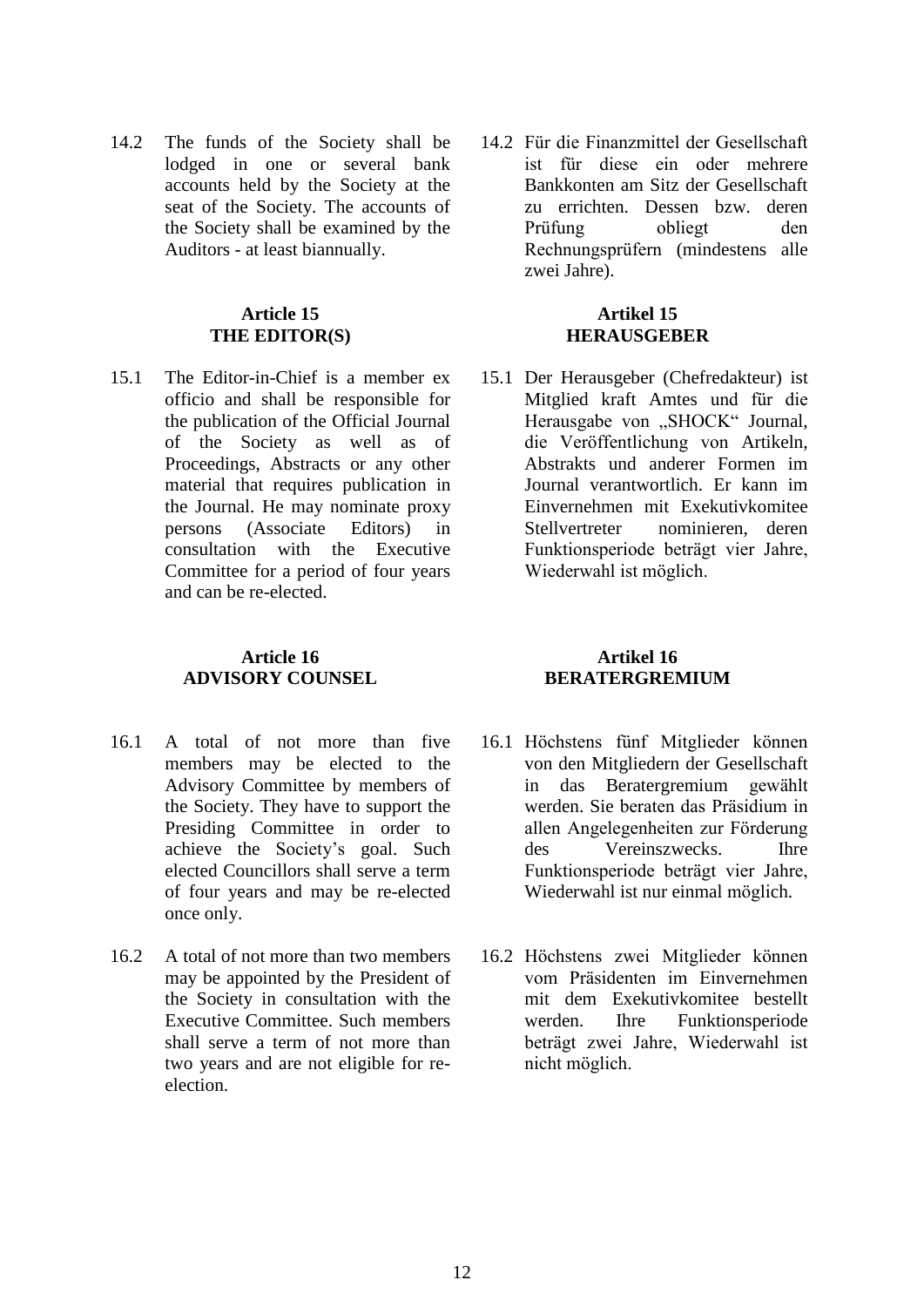# **Article 17 FISCAL YEAR, AUDITORS**

- 17.1 The fiscal year shall be equal to the calendar year.
- 17.2 Two Auditors shall be elected by the Assembly for a term of two years. Reelection shall be possible. The Auditors may not belong to a body – except the Assembly – whose activities are the subject of their audit.
- 17.3 The Auditors are to audit the current business and the financial management of the Society for the proper character of accounting and to examine whether the funds are used as provided for in the Bylaws. The Presiding Committee shall provide the auditors with the necessary documents and information. The Auditors shall report the result of their audit to the Assembly, Presiding Committee, and to the Executive Committee.

## **Artikel 17 VEREINSJAHR, RECHNUNGSPRÜFER**

- 17.1 Das Vereinsjahr ist gleich dem Kalenderjahr.
- 17.2 Zwei Rechnungsprüfer werden von der Versammlung auf die Dauer von zwei Jahren gewählt. Wiederwahl ist möglich. Die Rechnungsprüfer dürfen keinem Organ – mit Ausnahme der Versammlung – angehören, dessen Tätigkeit Gegenstand der Prüfung ist.
- 17.3 Den Rechnungsprüfern obliegt die laufende Geschäftskontrolle sowie die Prüfung der Finanzgebarung des Vereins im Hinblick auf die Ordnungsmäßigkeit der Rechnungslegung und die statutengemäße Verwendung der Mittel. Das Präsidium hat den Rechnungsprüfern die erforderlichen Unterlagen vorzulegen und die erforderlichen Auskünfte zu erteilen. Die Rechnungsprüfer haben der Generalversammlung, dem Präsidium und dem Exekutivkomitee über das Ergebnis der Prüfung zu berichten.

#### **ARTICLE 18 CONFERENCES**

- 18.1 The Conferences shall be held in different countries biennially. If possible, the Society shall aim at having the Conferences jointly with organisations which share the purpose of the Society.
- 18.2 The organisation of each Conference shall be the responsibility of the President of the Society who shall also be the Chairperson of the Local Organising Committee.

## **ARTIKEL 18 KONFERENZEN**

- 18.1 Konferenzen sind alle zwei Jahre in verschiedenen Ländern abzuhalten. Nach Möglichkeit sind Konferenzen in Zusammenarbeit mit Organisationen abzuhalten, welche ähnliche Ziele wie die Gesellschaft verfolgen.
- 18.2 Dem Präsidenten obliegt die Organisation der Konferenzen, er führt auch den Vorsitz im Örtlichen Organisationskomitee.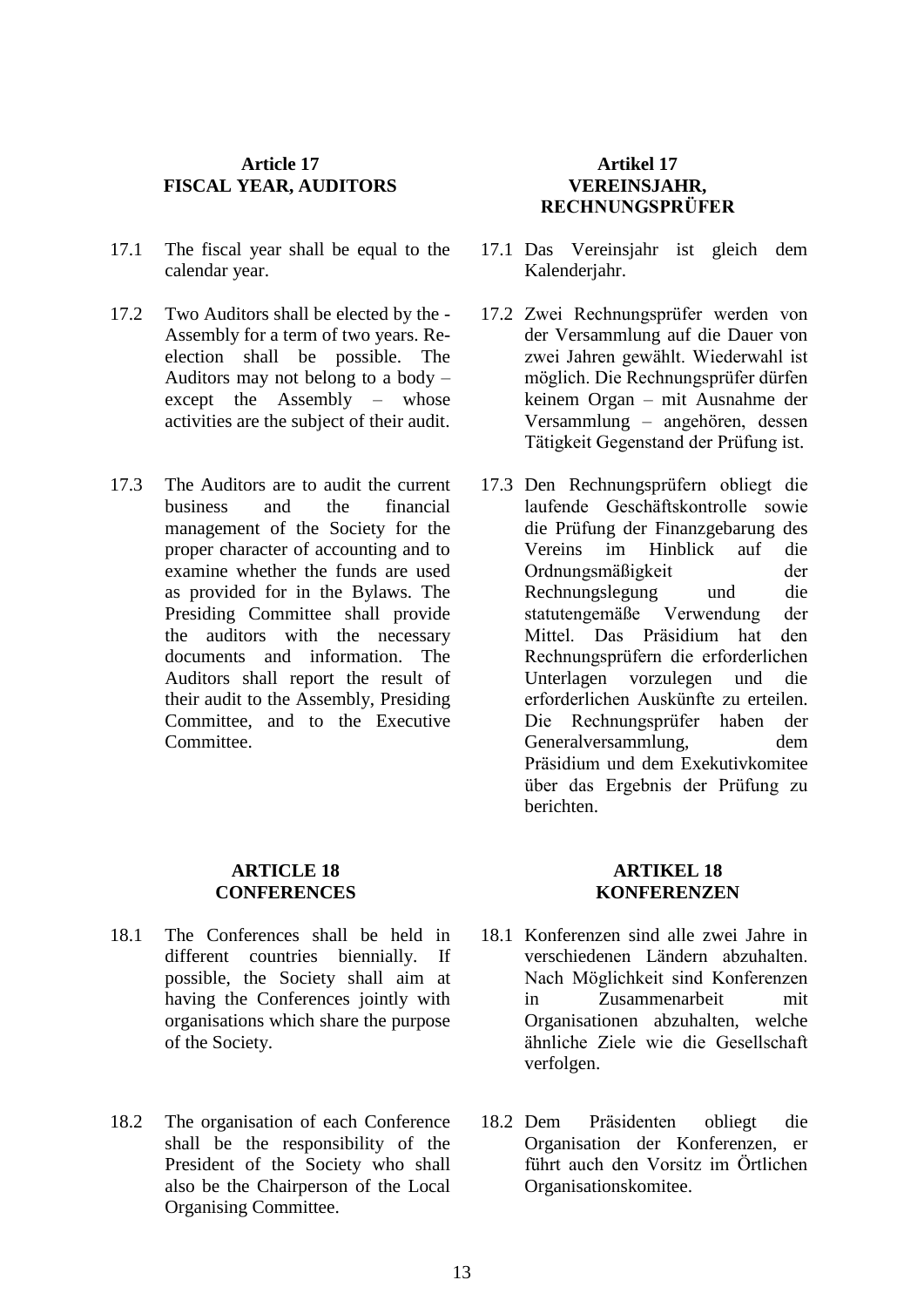- 18.3 The Organising Committee shall determine the aims and details of the organisation of the Conference in consultation and conjunction with the Executive Committee.
- 18.4 The Local Organising Committee shall be responsible for passing on to the Society 50 percent of any profit obtained from the Conference.
- 18.5 The Local Organizing Committee is responsible for raising funds for the biennial Conference as well as for all other financial issues related to the Conference.
- 18.6 The Local Organizing Committee shall provide to the Executive Committee, promptly, at the latest however until three months prior to the Conference, a budget plan for the respective Conference. This budget plan is to be approved by the Executive Committee.
- 18.7 Upon request of the Executive Committee, the Local Organizing Committee has to provide, at all times, full information with respect to all financial issues related to the Conference, notably with respect to the implementation of the budget plan.
- 18.8 The Local Organising Committee is liable for the conference costs and shall cover a possible financial loss. To this end, the Local Organizing Committee shall hold the Society harmless.
- 18.9 If a financial loss is incurred although the Local Organizing Committee has applied all due care and diligence, the Society may, upon a reasoned written
- 18.3 Das Organisationskomitee bestimmt Ziele und Details der Organisation der Konferenz im Einvernehmen und gemeinsam mit dem Exekutivkomitee.
- 18.4 Das örtliche Organisationskomitee hat die Hälfte eines bei einer Konferenz allenfalls erwirtschafteten Gewinns an die Gesellschaft abzuführen.
- 18.5 Für die Aufbringung der Mittel zur Finanzierung der zweijährlichen Konferenz sowie für sämtliche mit dieser sonst in Zusammenhang stehenden finanziellen Angelegenheiten ist das Örtliche Organisationskomitee verantwortlich.
- 18.6 Das Örtliche Organisationskomitee hat dem Exekutivkomitee ehestmöglich, spätestens jedoch drei Monate vor Konferenzbeginn, einen Finanzierungsplan (Budget) für die jeweilige Konferenz vorzulegen. Dieser Finanzierungsplan bedarf der Genehmigung durch das Exekutivkomitee.
- 18.7 Auf Anfrage des Exekutivkomitees hat das Örtliche Organisationskomitee diesem jederzeit volle Einsicht in sämtliche finanzielle Angelegenheiten in Zusammenhang mit der Konferenz, insbesondere in die Umsetzung des Finanzierungsplans, zu gewähren.
- 18.8 Das Örtliche Organisationskomitee haftet für die Konferenzkosten und trägt einen etwaigen finanziellen Verlust. Zu diesem Zweck hat es den Verein schad- und klaglos zu halten.
- 18.9 Ergibt sich trotz Aufwendung aller gebotener Sorgfalt und Umsicht durch das Örtliche Organisationskomitee dennoch ein

.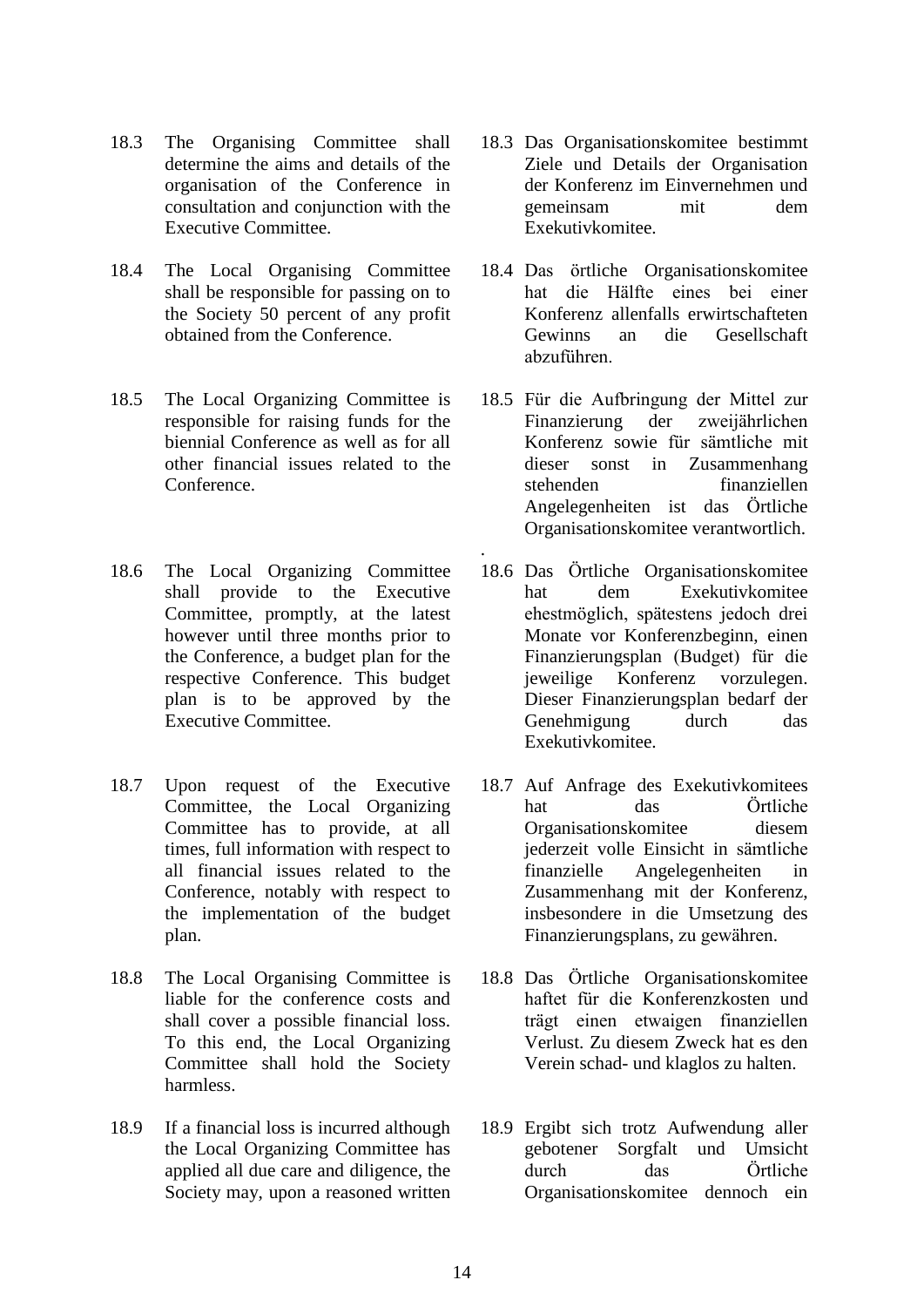request by the Local Organizing Committee and upon prior express approval by the Executive Committee, contribute an amount of up to EUR 20,000 (*twenty thousand euros*) maximum to cover (part of) the loss.

## **Article 19 DISPUTE RESOLUTION**

- 19.1 Disputes arising from the Society's relationship shall be resolved by the internal Conciliation Board. It is a "facility of conciliation" within the meaning of the 2002 Austrian Act on Associations, and not an arbitral tribunal pursuant to Sections 577 et sequ. of the Austrian Code of Civil Procedure.
- 19.2 The Conciliation Board shall be composed of three independent, impartial regular members of the Society. One party to the dispute shall nominate one member as conciliator by notifying the Executive Committee in writing. Within seven days, the Executive Committee shall request the other party to the dispute to nominate a conciliator within two weeks as well. Informed by the Executive Committee within seven days, the two conciliators who have been nominated shall elect a third regular member from the members of the Society as chairperson of the Conciliation Board within another two weeks. In event of a tie, the successful candidate shall be determined by lot. The Conciliators must not be members of an organisation whose activities are an object of the dispute – except the Assembly.
- 19.3 The Conciliation Board shall settle the matter by a simple majority of

finanzieller Verlust, so kann die Gesellschaft auf begründeten schriftlichen Antrag des Örtlichen Organisationskomitees und nach vorheriger ausdrücklicher Genehmigung des Exekutivkomitees eine Summe von bis zu höchstens EUR 20.000 (zwanzig tausend Euro) zur (teilweisen) Verlustabdeckung zuschießen.

## **Artikel 19 STREITBEILEGUNG**

- 19.1 Zur Schlichtung von allen aus dem Vereinsverhältnis entstehenden Streitigkeiten ist das vereinsinterne Schiedsgericht berufen. Es ist eine "Schlichtungseinrichtung" im Sinne des Vereinsgesetzes 2002 und kein Schiedsgericht nach den §§ 577 ff ZPO.
- 19.2 Das Schiedsgericht setzt sich aus drei unabhängigen und unparteilichen ordentlichen Vereinsmitgliedern zusammen. Ein Streitteil macht dem Exekutivkomitee ein Mitglied als Schlichter schriftlich namhaft. Über Aufforderung durch das Exekutivkomitee binnen sieben Tagen macht der andere Streitteil innerhalb von 14 Tagen seinerseits ein Mitglied als Schlichter schriftlich namhaft. Nach Verständigung durch das Exekutivkomitee innerhalb von sieben Tagen wählen die namhaft gemachten Schlichter binnen weiterer 14 Tage ein drittes ordentliches Mitglied zum Vorsitzenden. Bei Stimmengleichheit entscheidet unter den Vorgeschlagenen das Los. Die Mitglieder der Schlichtungsstelle dürfen keinem Organ – mit Ausnahme der Generalversammlung – angehören, dessen Tätigkeit Gegenstand der Streitigkeit ist.
- 19.3 Die Schlichtungsstelle schlichtet nach Gewährung beiderseitigen Gehörs bei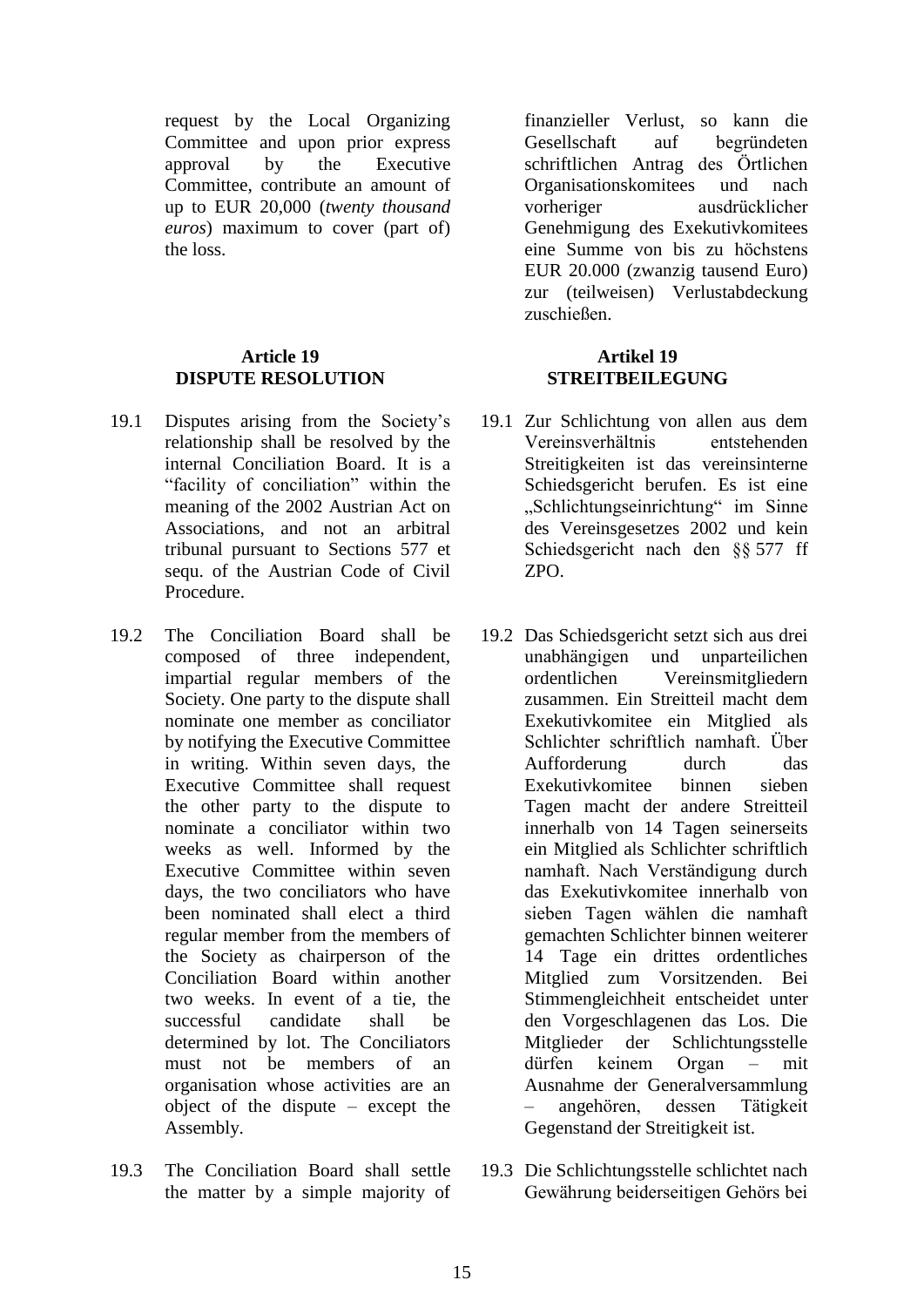votes after hearing both parties in the presence of all its members. Its decision shall be final and binding within the Society.

19.4 If the conciliation procedure about a legal dispute cannot be completed within a period of six months, an arbitral tribunal shall settle the matter pursuant to Sections 577 et sequ. Austrian Code of Civil Procedure under the Rules of Arbitration of the Regional Economic Chamber of Vienna with three duly appointed arbitrators. The arbitral venue shall be Vienna.

#### **ARTICLE 20 DISSOLUTION**

- 20.1 If upon the winding up or dissolution of the Society, or if the Society's tax preferred purpose no longer applies, there remain, after the payment of all its debts and liabilities, any funds whatsoever, the same shall not be paid to or distributed among the members of the Society, but shall be transferred to another non-profit making organisation, which has the objective to advance the study of shock, trauma and sepsis or of an allied discipline, and which likewise shall prohibit the distribution of its income and property amongst its members.
- 20.2 The Society may be dissolved on a voluntary basis only at an Assembly and by a majority of two-thirds of valid votes cast (or unanimous vote by means of circulation, paragraph 9.11).
- 20.3 The Assembly must also decide as far as there are assets  $-$  about any

Anwesenheit aller ihrer Mitglieder durch mit einfacher Stimmenmehrheit gefasste Entscheidungen. Seine Entscheidungen sind vereinsintern endgültig.

19.4 Kommt es zu keiner Beendigung des Schlichtungsverfahrens über eine Rechtsstreitigkeit innerhalb einer Frist von sechs Monaten, so entscheidet ein Schiedsgericht gemäß §§ 577 ff ZPO nach der Schiedsordnung des Schiedsgerichtes der Wirtschaftskammer Wien durch drei gemäß diesen Regeln ernannten Schiedsrichtern endgültig. Ort des Schiedsverfahrens ist Wien.

## **ARTIKEL 20 AUFLÖSUNG DER GESELLSCHAFT**

- 20.1 Bei Auflösung der Gesellschaft oder Wegfall des bisherigen begünstigten Vereinszweckes ist das nach Bezahlung sämtlicher Verbindlichkeiten verbleibende Vermögen nicht an die Mitglieder, sondern an andere nicht auf Gewinn orientierte Institutionen zu verteilen, die den Zweck der Förderung der Erforschung von Schock, Trauma und Sepsis oder einer verwandten Disziplin verfolgen und ebenso wenig die Ausschüttung des Vermögens an deren Mitglieder vorsehen.
- 20.2 Die freiwillige Auflösung der Gesellschaft kann nur in einer Generalversammlung und nur mit Zweidrittelmehrheit der abgegebenen gültigen Stimmen beschlossen werden (bzw. mit Stimmeneinhelligkeit im Umlaufweg, Punkt 9.11).
- 20.3 Die Generalversammlung hat auch sofern Vereinsvermögen vorhanden